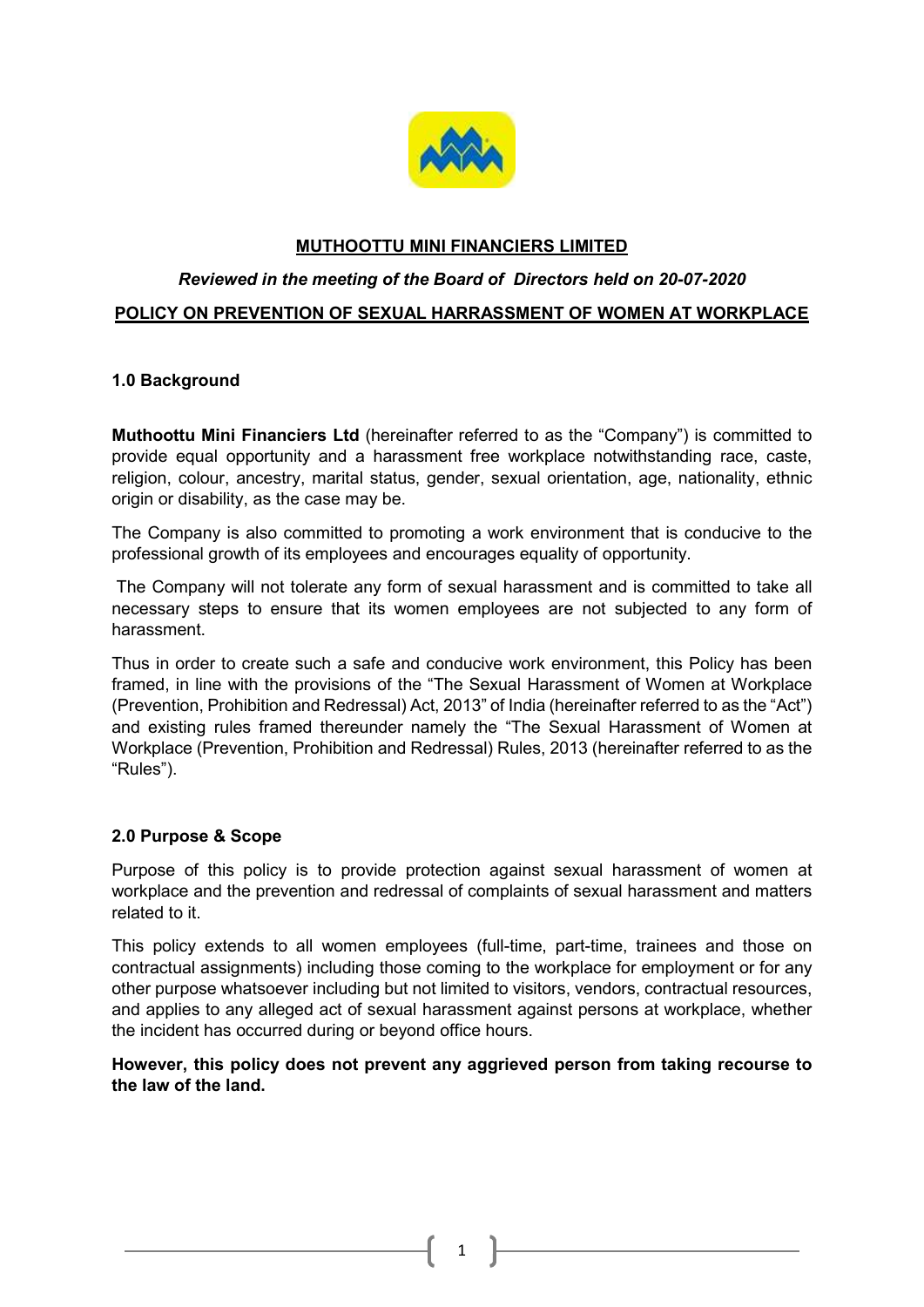# 3.0 Important definitions

(a) "Aggrieved woman" means in relation to a workplace, a woman, of any age, whether employed or not, who alleges to have been subjected to any act of sexual harassment by the respondent and includes contractual, temporary employees and visitors.

(b) "Complainant" is any aggrieved woman (including a representative as more fully described under Rule 6 of the said Rules, if the aggrieved woman is unable to make a complaint on account of her physical or mental incapacity or death or otherwise) who makes a complaint alleging Sexual Harassment under this Policy.

(c) "Employee" as defined under the Act and means a person employed with the Company for any work on permanent, temporary, part-time, ad-hoc or daily wage basis, either directly or through an agent, including a contractor, who with or without the knowledge of the Principal employer, whether for remuneration or not, or working on a voluntary basis or otherwise, whether the terms of employment are expressed or implied and includes a co-worker, a contract worker, probationer, trainee, apprentice or called by any other such name.

(d) "Employer" means person who are responsible for management, supervision and control of the workplace including appointment/removal/termination of employees and will include Chairman and Managing Director.

 (e) "Internal Committee" means and include an Internal Complaints Committee (hereinafter referred to as the "ICC").

(f) "Member" means a member of the ICC.

(g) "Presiding officer" means the presiding officer of the ICC and shall be a woman employed at a senior level at the workplace amongst the employees.

(h) 'Respondent" means a person against whom a complaint of alleging sexual harassment has been made under this policy.

(i) "Parties" means collectively the complainant and the respondent.

(j) "Sexual Harassment" includes any one or more of the following unwelcome acts of behavior (whether directly or by implication):

A. Any unwelcome sexually determined behavior or pattern of conduct that would cause discomfort and/or humiliate a person at whom the behavior or conduct was directed namely - (i) Physical contact and advances;

(ii) Demand or request for sexual favours;

iii) making sexually coloured remarks or remarks of sexual nature about a person's clothing or body;

## (iv) showing pornography;

## (v) Any other unwelcome physical, visual, verbal or non-verbal conduct of sexual nature

B. The following circumstances, among other circumstances, if it occurs or is present in relation to connected with any act or behavior of sexual harassment may amount to sexual harassment:- - Implied or explicit promise of preferential treatment in employment; or - Implied or explicit threat of detrimental treatment in employment; or - Implied or explicit threat about the present or future employment status; or - Interference with work or creating an intimidating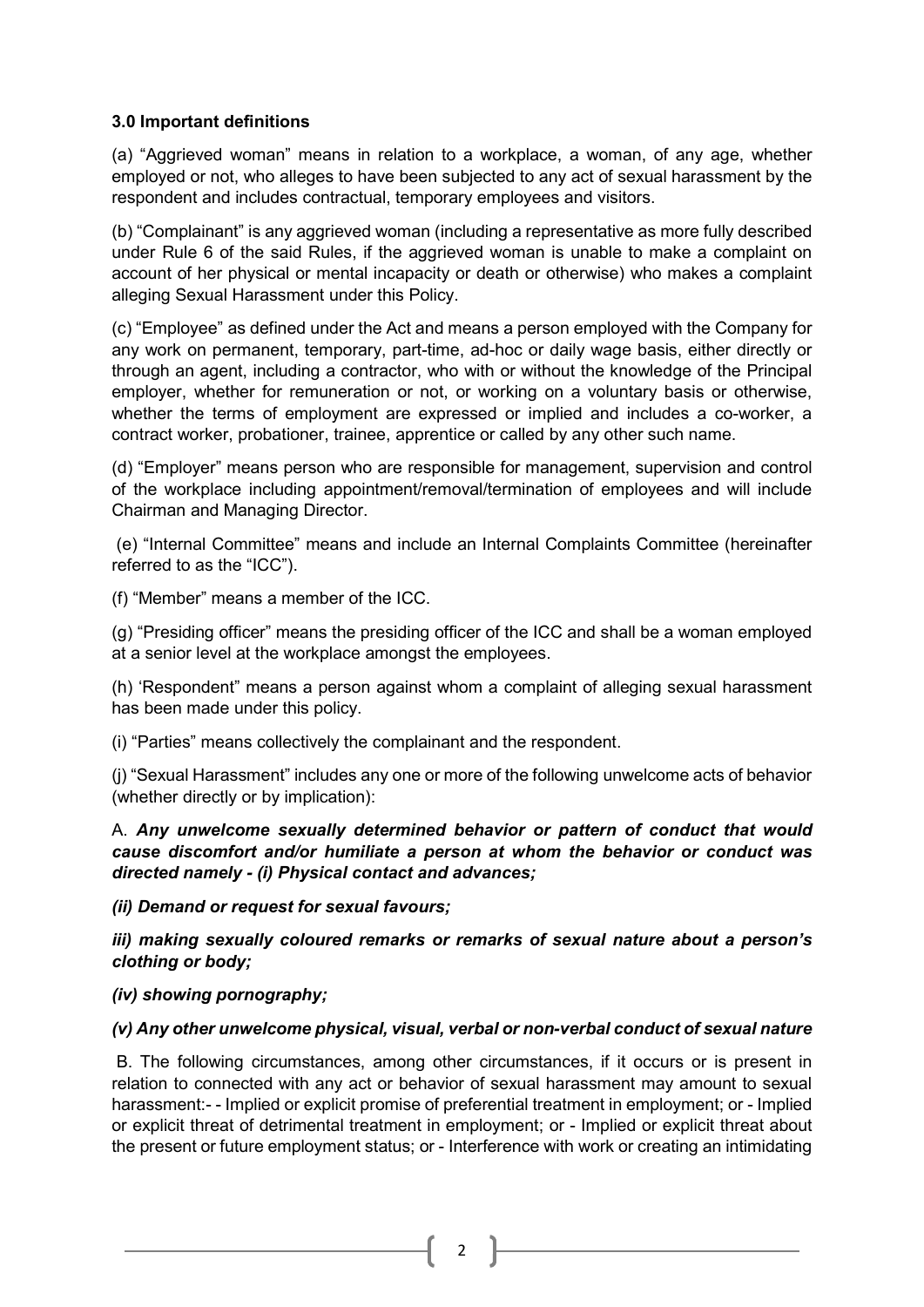or offensive or hostile work environment for the person; or - Humiliating treatment affecting any person's health or safety.

(k) "Workplace" means establishments, enterprises, institutions, offices, branches, premises, locations or units established, owned, controlled by the Company or places visited by the employees out of or during the course of employment including accommodation, transportation provided by the employer for undertaking such journey.

## 4.0 Procedures & Guidelines

4.1 Composition of Internal Complaints Committee : Pursuant to the relevant provisions of the Act, an Internal Complaints Committee (ICC) has been constituted to prevent sexual harassment and to receive and effectively deal with complaints pertaining to the same. Below is the list of members of the ICC constituted by the Company at Corporate office, at Kochi.

## 5.0 Constitution of Internal Complaints Committee

5.1 Subject to the provisions of the Act, the Chairman/Managing Director of the Company shall nominate persons.

5.2 Following are the members nominated and shall constitute the committee by the Managing Director and their tenure will be from January 01, 2020 to December 31, 2022. Below is the list of members of the ICC constituted by the Company's Corporate office, at Kochi.

| <b>SI</b><br>No: | Name                                                                                                                              | <b>Designation</b> | Email id                |
|------------------|-----------------------------------------------------------------------------------------------------------------------------------|--------------------|-------------------------|
| 1                | Ms. Smitha K.S.<br>(Senior employee)                                                                                              | Presiding Officer  |                         |
| $\overline{2}$   | Ms. Ann Mary George<br>Senior employee, committed to the<br>cause of women)                                                       | Member             | safe@muthoottumini.com  |
| 3                | Ms. Swapna V.U<br>(Senior employee, committed to the<br>cause of women)                                                           | Member             |                         |
| 4                | Mr Manoj K Nair<br>(Senior employee,<br>with<br>legal<br>knowledge)                                                               | Member             |                         |
| 5                | <b>Adv Blossom Mathew</b><br>(Practising advocate at High Court and<br>familiar with the issues relating to<br>sexual harassment) | Member             | blossommathew@gmail.com |

## 6.0 Complaint of Sexual Harassment

6.1 Raising of complaint

(1) Any aggrieved woman may make in writing, a complaint of sexual harassment to the respective head of the department or directly to any of the members within a period of three (3) months from the date of incident and in case of more than one incident, within a period of three (3) months from the date of last incident. Complaints arising of incidents more than three (3) months old shall not be accepted.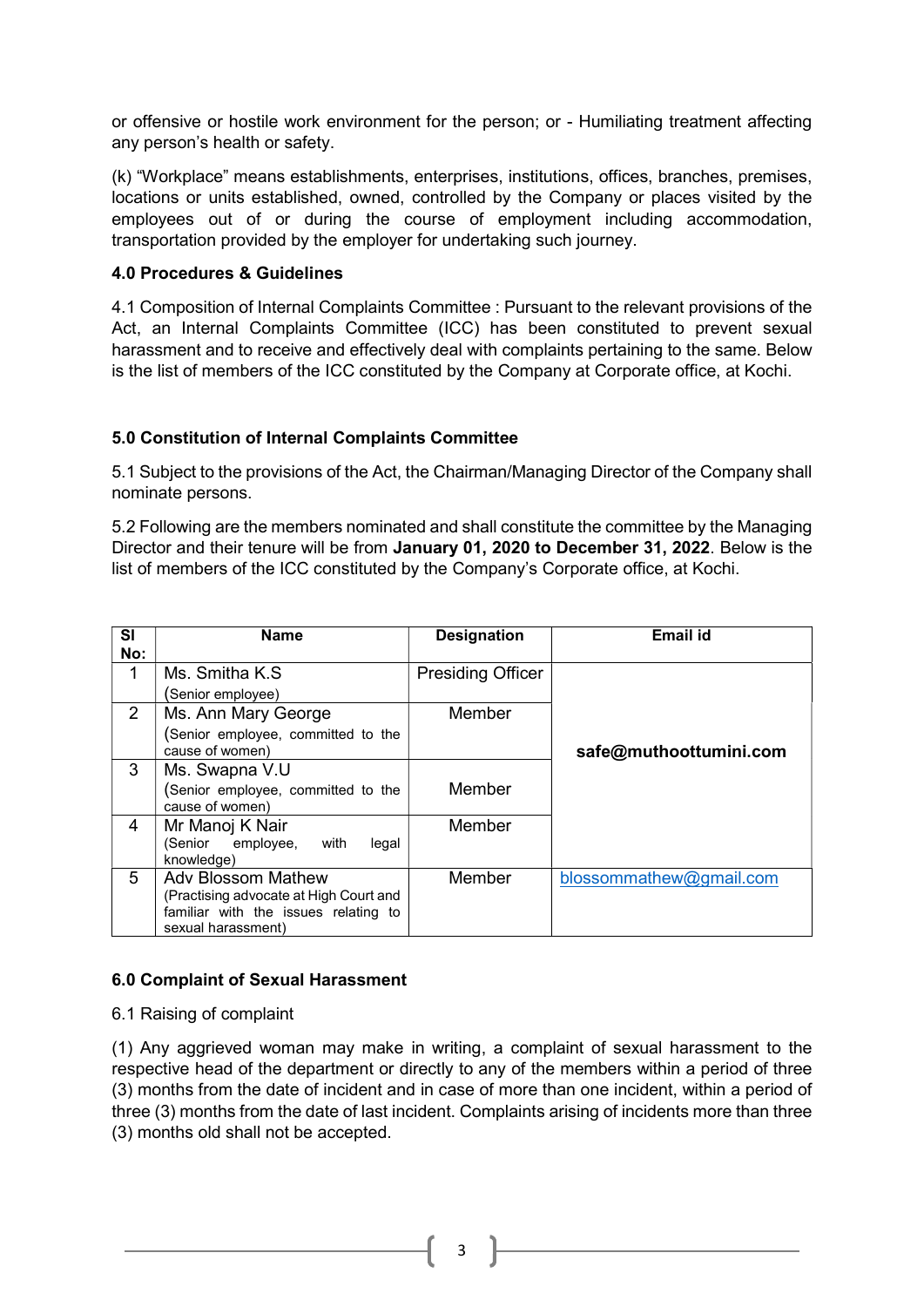(2) However, the ICC may, for reasons to be recorded in writing, extend such time limit of filing complaint up to further 3 months, if it is satisfied that bonafide circumstances prevented the aggrieved woman from filing complaint within the time limit mentioned in point (1) hereinabove. The complaint should clearly mention name and available details of both the aggrieved woman and the respondent. Anonymous or pseudonymous complaints will not be investigated.

(3) Where the aggrieved woman is unable to make the complaint on account of her physical or mental incapacity or death or otherwise, her representative, as more fully described under Rule 6 of the said Rules, may make a complaint.

(4) Where such complaint cannot be made in writing, the Presiding Officer or any Member of the ICC shall render all reasonable assistance to the woman for making the complaint in writing.

(5) Upon receipt of the complaint, the Head of Department or the person who receives such complaint, shall forward the complaint to the email id of the Committee or shall serve a hard copy to any member of the ICC within seven (3) days from the date of making of the complaint.

(5) The complainant shall submit five copies of the complaint accompanied by available supporting documents and relevant details concerning the alleged act of sexual harassment(s) including names and address of witnesses, if any which the complainant believes to be true and accurate.

# 7. Redressal Process

# 7.1 Conciliation :

Before the ICC initiates an inquiry, the complainant may request the ICC to take steps to resolve the matter through conciliation provided no monetary settlement shall be made as basis of conciliation. If a settlement has been so arrived, the ICC shall record the same and forward the same to the Employer and provide copies of the settlement to the aggrieved individual and the respondent. In such cases, no further inquiry shall be conducted by the ICC. No monetary settlement shall be made as a basis of conciliation.

## 7.2 Inquiry

(1) In case where a settlement is not feasible or could not be arrived at through conciliation (ref clause 7.1 above), the ICC will conduct an inquiry into the complaint by giving sufficient notice to the affected parties. Additionally an inquiry may also be initiated if the aggrieved person informs the ICC that any terms of settlement (ref clause 7.1 above) has not been complied with by the respondent.

(2) The ICC within 7 (seven) working days of receiving the complaint shall forward one copy thereof to the respondent for obtaining a response.

(3) The respondent within 10 (ten) working days of receiving the complaint shall file his/her reply to the complaint along with list of supporting documents, names and addresses of witnesses.

(4) The ICC shall consider the reply from the respondent and initiate an inquiry. The complainant or the respondent to the complaint shall not be allowed to bring any legal practitioner to represent them at any stage of the proceedings before the ICC. ICC shall hear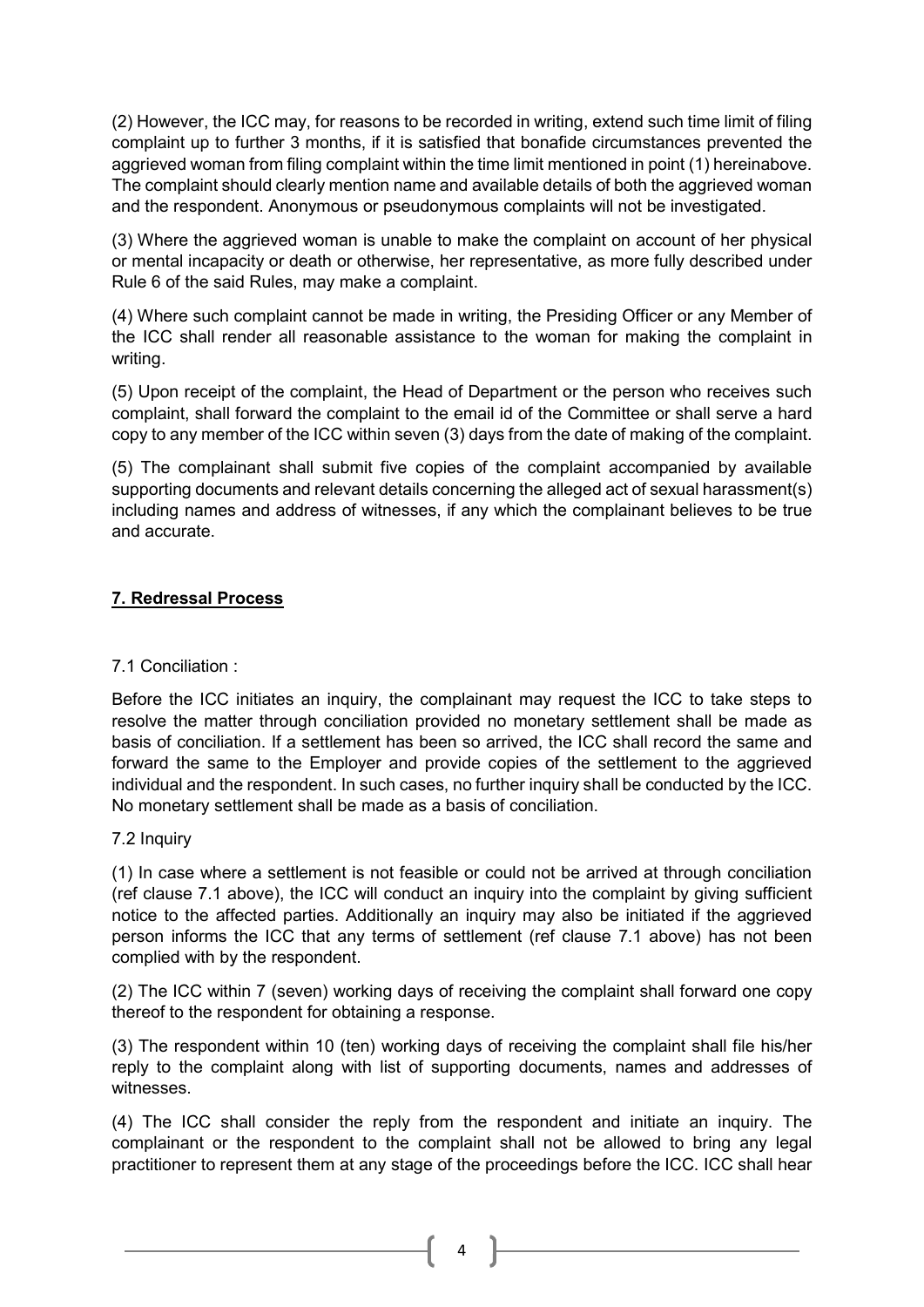both the complainant and the respondent on date(s) intimated to them in advance and the principles of natural justice will be followed accordingly.

(5) In the event of failure to attend personal hearing before ICC by the complainant or the respondent on three consecutive dates (intimated in advance), the ICC shall terminate the inquiry proceedings or give an ex-parte decision. However, the ICC shall serve a notice in writing to the party (ies), 15 (fifteen) days in advance, before such termination or the ex-parte order.

(6) The inquiry process shall be completed maximum within the period of 90 (ninety) days from the date of receipt of the complaint.

(7) The ICC within 10 (ten) days from the date of completion of inquiry shall provide a report of its findings to Chairman and Managing Director and such report shall also be forthwith made available to the complainant and respondent.

(8) Where the conduct of Sexual Harassment amounts to a specific offence under the Indian Penal Code (45 of 1860) or under any other law; it shall be the duty of ICC to immediately inform the complainant of his/her right to initiate action in accordance with law with the appropriate authority, and to give advice and guidance regarding the same. Any such action or proceedings initiated shall be in addition to proceedings initiated and /or any action taken under this Policy.

(9) In conducting the inquiry, a minimum of three members of the Complaints Committee including the Presiding Officer or the Chairperson, as the case may be, shall be present.

8. Interim relief: During pendency of the inquiry, on a written request made by the complainant, the committee may recommend to the Human resource department to : -

Transfer the aggrieved individual or the respondent to any other workplace; or

Grant leave to the aggrieved individual of maximum 3 months, in addition to the leave he/she would be otherwise entitled; or

Grant such other relief to the aggrieved individual as may found to be appropriate; or

Restraint the respondent from reporting on the work performance of the complainant. Once the recommendation of interim relief are implemented, H.R department shall inform the committee regarding the same.

## 9 Prohibition on disclosure of information :

This policy and the law prohibits any person including ICC Members from publishing, communicating or making known to the public, press and media in any manner, contents of the complaint, the identity and addresses of the aggrieved person, respondent and witnesses, any information relating to conciliation and inquiry proceedings, or recommendations of the ICC during the proceedings under the provisions of the Act. Any violation thereto shall also be subject to applicable disciplinary action as outlined in H.R Manual/Standing Orders of the Company. Further H. R Department shall impose monetary sanctions as per provisions of the Act and Rules.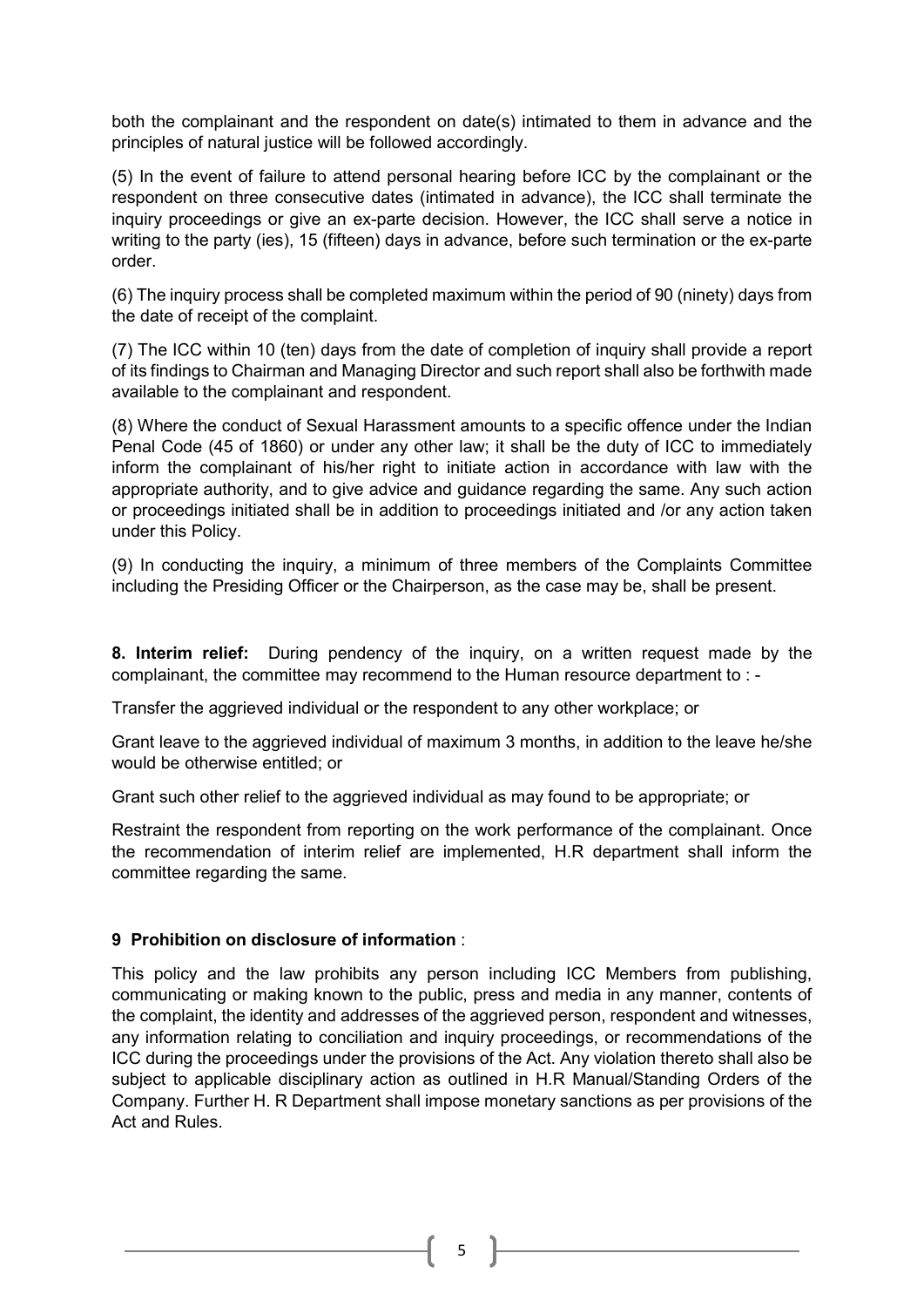# 10. Protection to Complainant :

The Company is committed to ensuring that no employee who brings forward a harassment concern is subject to any form of reprisal. Reprisal, in any manner, will be subject to disciplinary action. The Company will ensure that the victim or witnesses are not victimized or discriminated against while dealing with complaints of sexual harassment. However, anyone who abuses the procedure (for example, by maliciously putting an allegation knowing it to be untrue and/or produces any forged or misleading document) will be subject to applicable disciplinary action.

# 11. Appeal :

Any person aggrieved by the recommendation of the decision of ICC may prefer an appeal before the Joint Labour Commissioner (Planning), Office of the Labour Commissioner, Thozhil Bhavan, Vikas Bhavan P.O, Thiruvananthapuram – 695 033. Email – lbrcommissioner@gmail.com

# 12. Punishment for false or malicious complaint and false evidence :

Where the Internal Committee or the Local Committee, as the case may be arrives at a conclusion that the allegation against the respondent is malicious or the aggrieved woman or any other person making the complaint has made the Complaint knowing it to be false or the aggrieved woman or any other person has produced any forged or misleading document, it may recommend to the employer, to take action against the woman or the person who has made the complaint/evidence, in accordance with the Standing orders or HR Manual of the Company.

## 12. Disciplinary Proceedings :

Pursuant to written recommendation and findings of ICC and subject to the final outcome of the appeal proceedings, if any, necessary disciplinary proceedings may be initiated against the respondent in terms of the applicable provisions of H.R Manual / Standing orders of the Company.

Please refer Annexure-1 for sections dealing with sexual harassment under the Indian Penal Code.